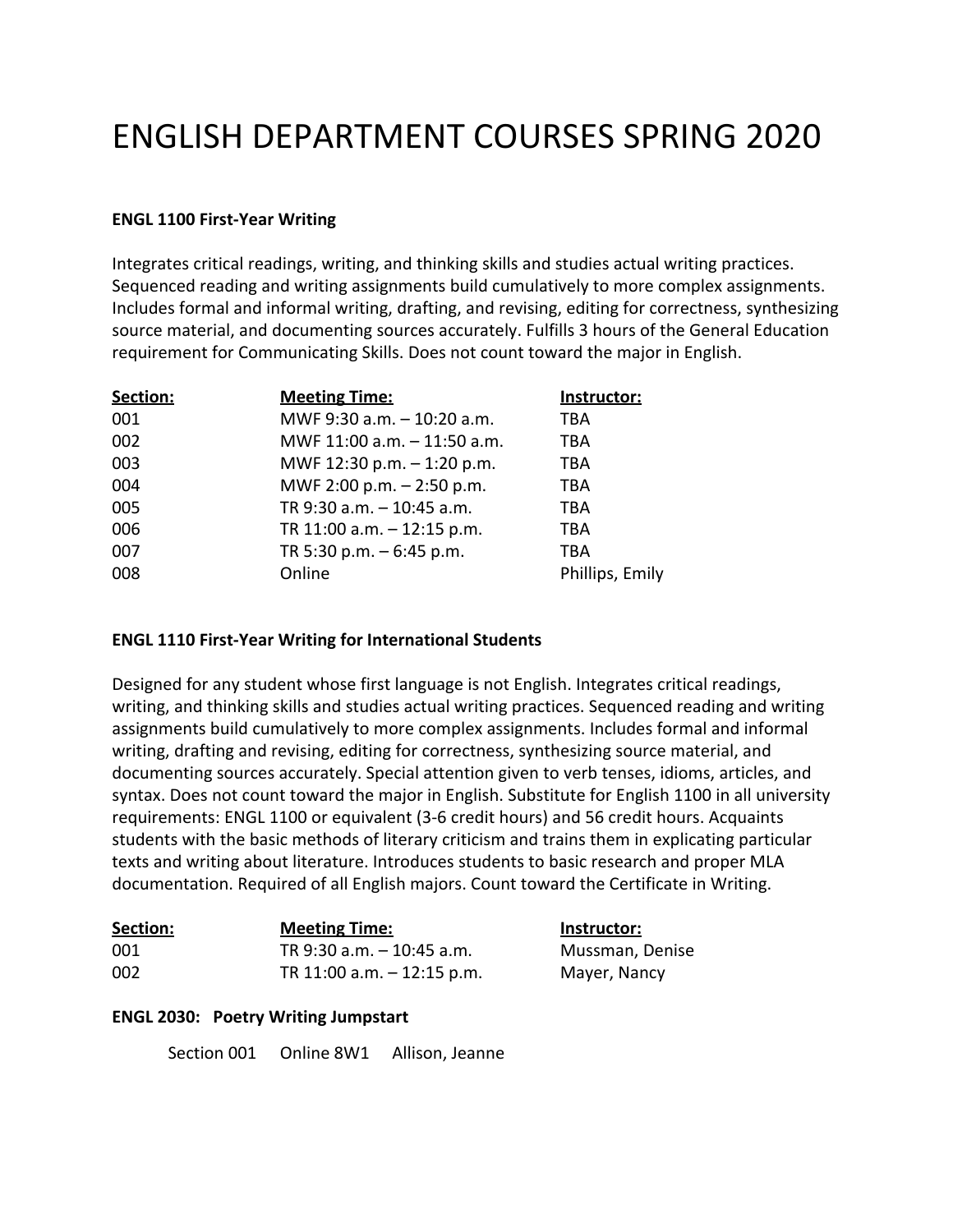Prerequisites: **[ENGL 1100](http://bulletin.umsl.edu/search/?P=ENGL%201100)** or equivalent. This course provides new poets, would-be poets, and curious non-poets with exercises, experiments, and activities to explore two questions: what is a poem, and how does one get written? Students will read published poems and examine their use of imagery, metaphor, form, and other techniques, and experiment with those techniques in their own writing. This course satisfies the English core requirement for the Creative Writing area and counts toward the Certificate in Writing.

## **ENGL 2040 Fiction Writing Jumpstart**

Section 001 TR 2:00 p.m. – 3:15 p.m. Dalton, John

Prerequisites: **[ENGL 1100](http://bulletin.umsl.edu/search/?P=ENGL%201100)** or equivalent. This course provides exercises, discussions, models, and practice for discovering short stories and the many ways to tell them. Students will read published short stories to learn how other writers have worked with point of view, distance, voice, plot, dialogue, setting, and characterization. Students will also write exercises and stories for workshop critique. Students who have taken ENGL 2060 may not take [ENGL 2040](http://bulletin.umsl.edu/search/?P=ENGL%202040) for credit. This course fulfills the English core requirement for the Creative Writing area and counts toward the Certificate in Writing.

## **ENGL 2110 – Information Literacy**

## Section 001 Online Vanvoorden, Barbara

Introduces students to the main components of information literacy, including digital, web, and media literacies as well as library databases. Students will work with both digital and print materials to find, to evaluate, and to synthesize information while developing the critical thinking skills of questioning and reasoning. Frequent writing and multimedia assignments will provide practice in using various technologies to assemble and to share information. Fulfills the University's General Education requirement for a course in information literacy.

## **ENGL 2360 – Hey, Have You Read \_\_\_?**

Section 001 TR 12:30 p.m. - 1:45 p.m. Irwin, Thomas Section 002 Online Staley, Lynn

Prerequisites: [ENGL 1100](http://bulletin.umsl.edu/search/?P=ENGL%201100) or equivalent, or consent of instructor. This course introduces students to approaches to reading literature in the 21st century. The course can focus on a specialty area, such as a genre, time period, or nationality, or on a theme transcending several specialty areas. Students will learn to read closely and begin to look at literature through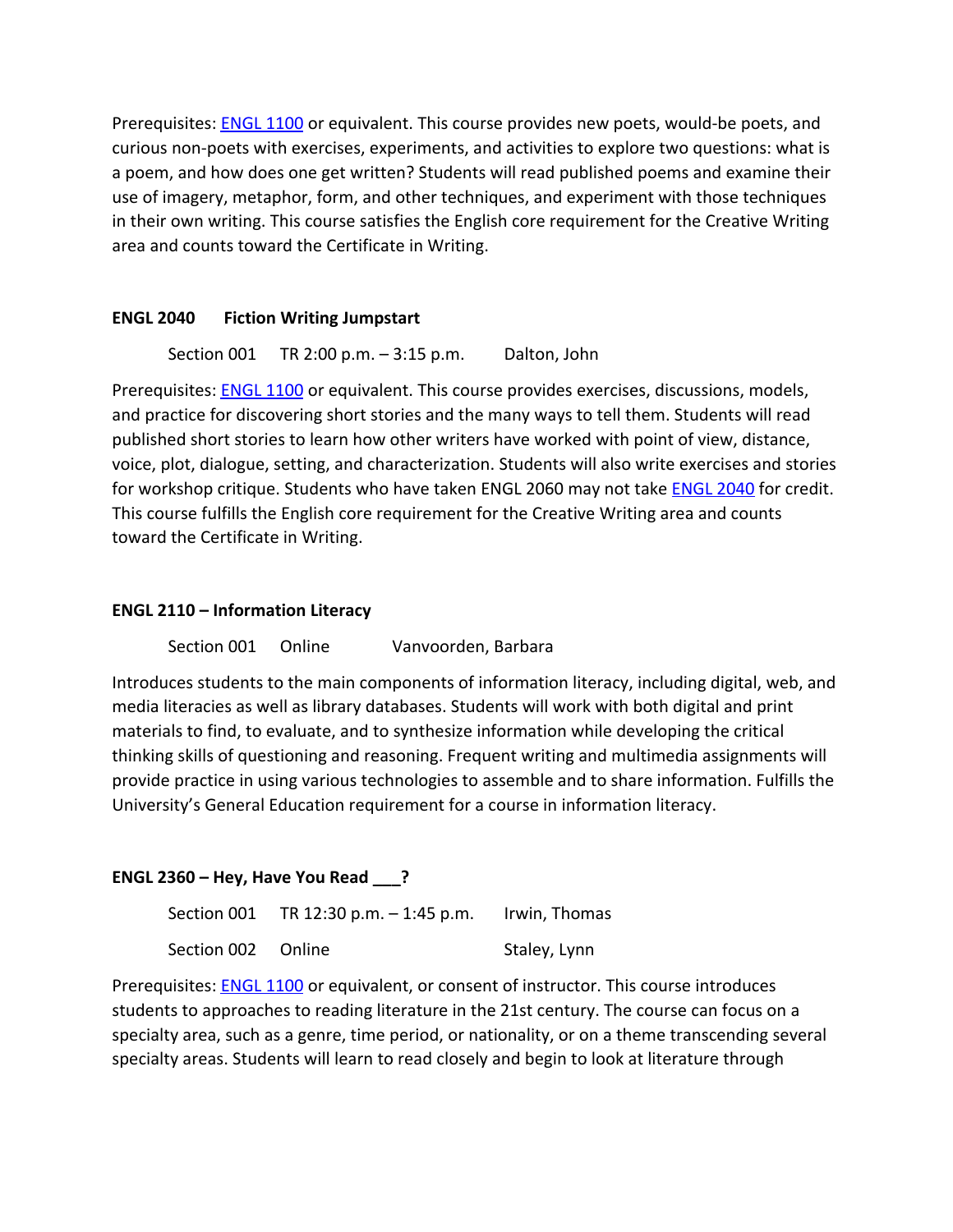various theoretical or cultural lenses. This course satisfies the English core requirement for the Literature in English area.

## **ENGL 2400 – Rhetorical Ways with Words**

Section 001 MWF 11:00 a.m. – 11:50 a.m. Obermark, Lauren

Prerequisites: [ENGL 1100](http://bulletin.umsl.edu/search/?P=ENGL%201100) or equivalent. This course focuses on the diverse purposes and uses of language and writing, encouraging students to consider these functions beyond solely academic and literary realms. Specifically, students will investigate how language and writing are connected to identity, power, community, and knowledge creation. To accomplish these broad goals, students will read critical scholarship from a variety of related disciplines. They may practice field-specific methods of inquiry and/or investigate local, regional, individual rhetorical and language practices and engage in print and/or multimodal composition. This course satisfies the English core requirement for the Language and Writing Studies area.

## **ENGL 2810 – Traditional Grammar**

Section 001 Online Vanvoorden, Barbara

An introduction to the terms and concepts of traditional grammar, beginning with functions of the noun and forms of the verb is simple sentences, moving to more complex structures such as subordinate clauses and verbal phases, and ending with the application of this material to issues of Standard English.

# **ENGL 3090 – Kaleidoscope: Looking at Texts**

Section 001 TR 2:00 p.m. – 3:15 p.m. Alexander, Jennafer

Prerequisites: ENGL 1100 or equivalent (3-6 hours) and 56 credit hours. This course introduces the use of literary theory in reading and writing about literary texts. Students learn and practice conventions of writing in English studies, basic literary research, and MLA documentation. Strongly recommended for English majors specializing in literature or anticipating graduate study in English. May not be taken on satisfactory/unsatisfactory basis. Counts towards the Certificate in Writing.

# **ENGL 3100 – Junior-Level Writing**

Prerequisite: ENGL 1100 or equivalent (3-6 hours) and 56 credit hours. Focuses on writing and illiteracies in various contexts. Builds on intellectual maturity, knowledge, and abilities gained through prior university studies. Enhances analytical, communicative, persuasive, and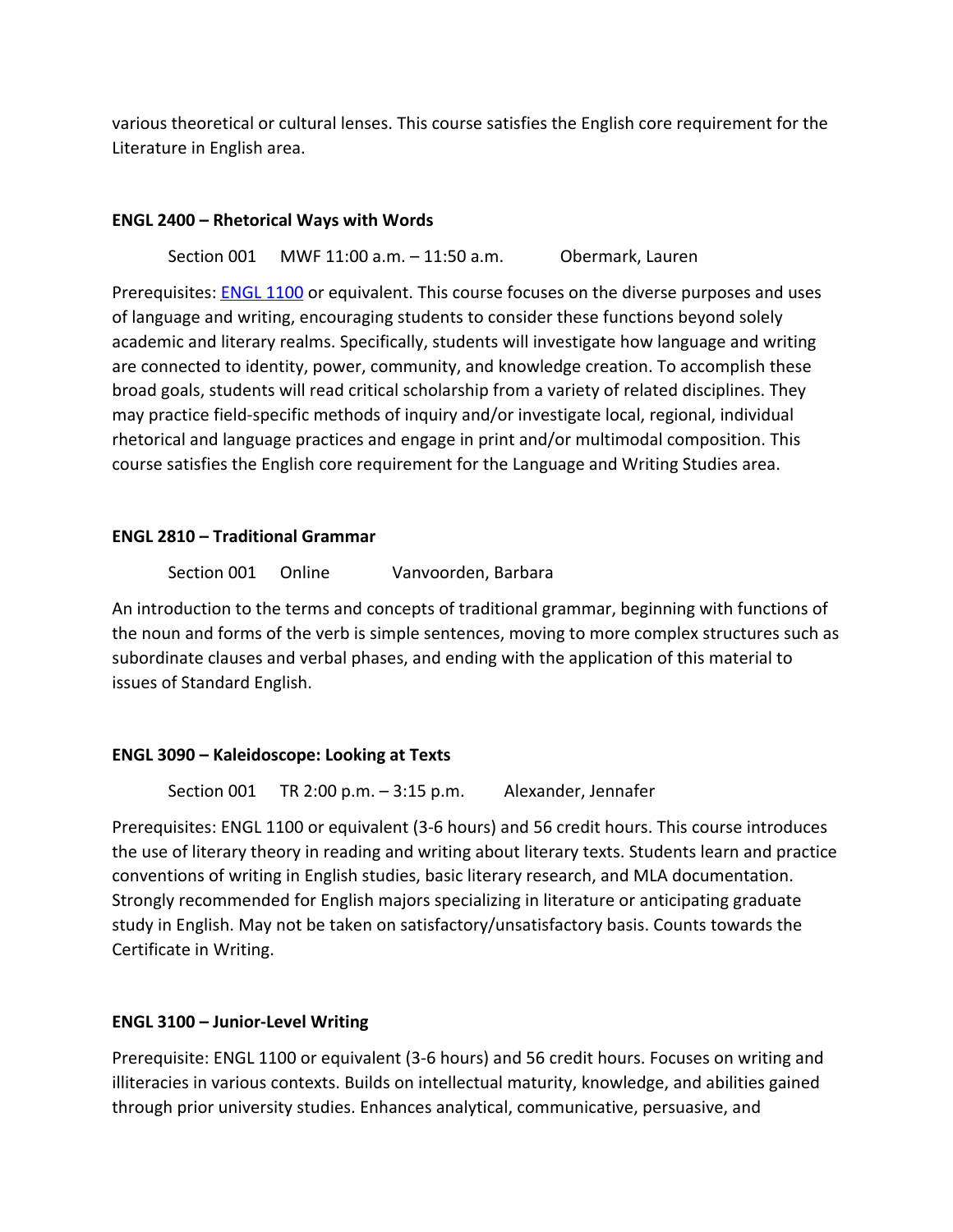explanatory capabilities. Includes complex readings and research. Fulfills the University's requirement for a junior-level course in Communicative Skills. Counts toward the Certificate in Writing.

| Section: | <b>Meeting Time:</b>          | Instructor:         |
|----------|-------------------------------|---------------------|
| 001      | MW 9:30 a.m. - 10:45 a.m.     | Coalier, Paula      |
| 002      | MW 11:00 a.m. - 12:15 p.m.    | McKelvie, Thomas    |
| 003      | MW 12:30 p.m. - 1:45 p.m.     | <b>TBA</b>          |
| 004      | MW 12:30 p.m. - 1:45 p.m.     | Wall, Drucilla      |
| 005      | MW 2:00 p.m. - 3:15 p.m.      | Wall, Drucilla      |
| 006      | TR 9:30 a.m. - 10:45 a.m.     | Irwin, Thomas       |
| 007      | TR $11:00$ a.m. $-12:15$ p.m. | Alexander, Jennafer |
| 008      | TR $11:00$ a.m. $-12:15$ p.m. | Irwin, Thomas       |
| 009      | TR 12:30 p.m. $-$ 1:45 p.m.   | Kimbrell, Matthew   |
| 010      | TR 12:30 p.m. - 1:45 p.m.     | Wall, Drucilla      |
| 011      | TR 2:00 p.m. $-3:15$ p.m.     | Kimbrell, Matthew   |
| 012      | MW 5:30 p.m. - 6:45 p.m.      | <b>TBA</b>          |
| 013      | TR 5:30 p.m. $-6:45$ p.m.     | <b>TBA</b>          |
| 014      | Online                        | McKelvie, Thomas    |
| 015      | Online                        | McKelvie, Thomas    |
| 016      | Online                        | <b>TBA</b>          |
| 017      | Online                        | <b>TBA</b>          |
| 018      | Online                        | <b>TBA</b>          |
| 019      | Online                        | <b>TBA</b>          |
| 020      | Online 8W1                    | <b>TBA</b>          |
| 021      | Online 8W2                    | <b>TBA</b>          |
| 022      | Online 8W2                    | <b>TBA</b>          |
| 023      | Online 8W2                    | TBA                 |

# **ENGL 3120 – Business Writing**

Prerequisite: ENGL 1100 or equivalent (3-6 hours). This course further develops the experienced writer's style and analytical capabilities to the level of sophistication necessary for upper-division writing assignments and for business and professional settings. Writing assignments may include business correspondence, reports, resumes, proposals, analyses, feasibility studies, and articles for in-house publications. The course emphasizes clarity, conciseness, organization, format, style, tone, and mechanical correctness; expands upon students' research and documentation skills; and requires research in university libraries. Fulfills the university's requirement for a junior-level course in communicative skills. Course counts toward the Certificate in Writing.

| Section: | <b>Meeting Time:</b>         | Instructor:  |
|----------|------------------------------|--------------|
| 001      | MW 9:30 a.m. $-$ 10:45 a.m.  | Staley, Lynn |
| 002      | MW 11:00 a.m. $-$ 12:15 p.m. | Staley, Lynn |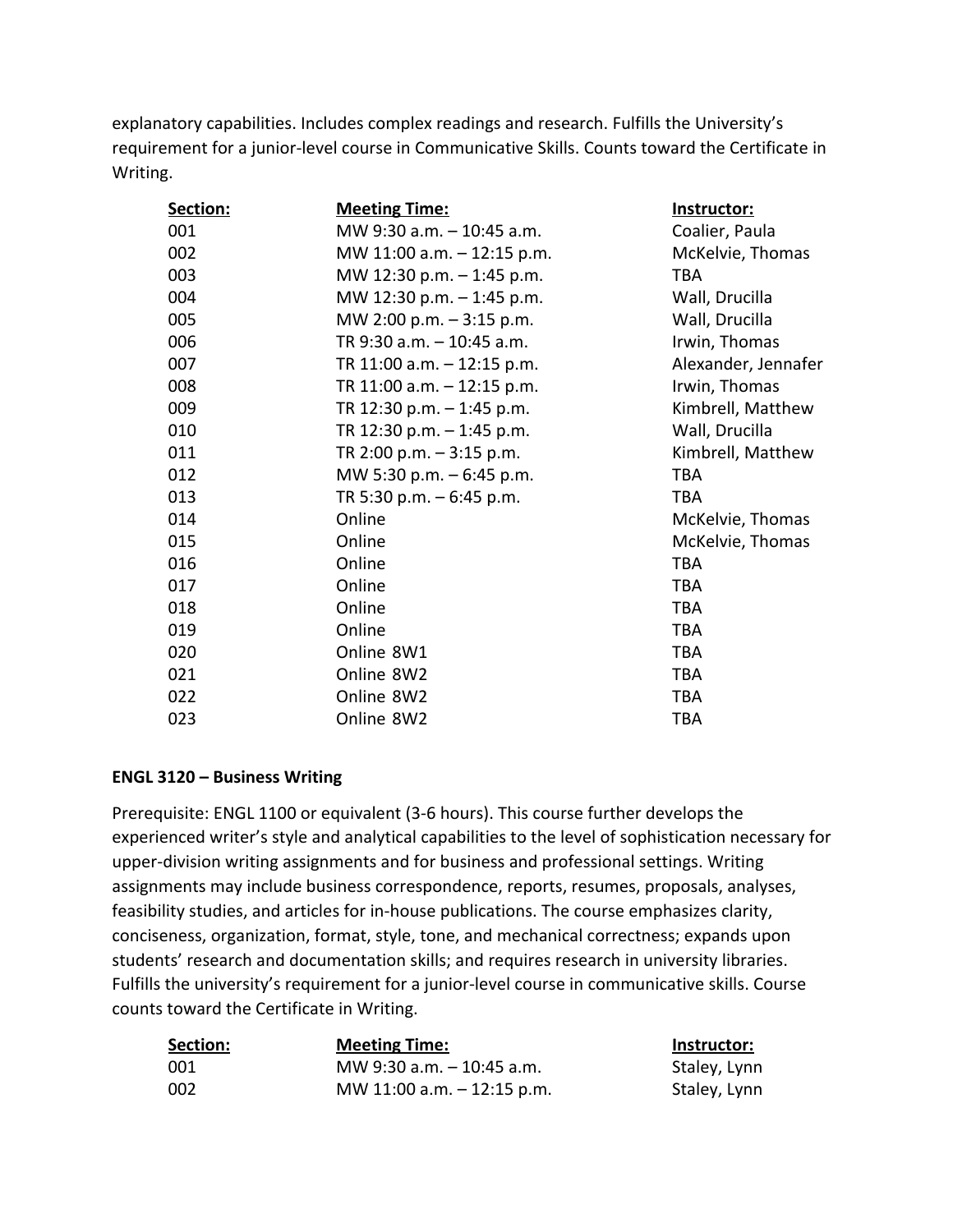| 003 | MW 11:00 a.m. - 12:15 p.m.   | <b>TBA</b>      |
|-----|------------------------------|-----------------|
| 004 | TR 9:30 a.m. - 10:45 a.m.    | Allison, Jeanne |
| 005 | TR 11:00 a.m. $-$ 12:15 p.m. | Staley, Lynn    |
| 006 | TR 11:00 a.m. - 12:15 p.m.   | TBA             |
| 007 | TR 12:30 p.m. $-$ 1:45 p.m.  | TBA             |
| 008 | TR 2:00 p.m. $-3:15$ p.m.    | TBA             |
| 009 | MW 5:30 p.m. - 6:45 p.m.     | TBA             |
| 010 | Online                       | Coalier, Paula  |
| 011 | Online                       | Coalier, Paula  |
| 012 | Online                       | Watt, Kathryne  |
| 013 | Online 8W1                   | Watt, Kathryne  |
| 014 | Online 8W2                   | Allison, Jeanne |
| 015 | Online 8W2                   | Watt, Kathryne  |
| 801 | Online                       | TBA             |

## **ENGL 3130 – Technical Writing**

Prerequisite: ENGL 1100 or equivalent (3-6 hours). The major elements of industrial technical writing. Writing assignments include technical definitions, abstracts and summaries, mechanism descriptions, instructions, process analyses, technical reports and proposals. Emphasis is placed on clarity, conciseness, organization, format, style, and tone. The course includes an introduction to research methods and documentation. All readings are selected from industrial material. Fulfills the university's requirement for a junior-level course in communicative skills, subject to the approval of the student's major department. Course counts toward the Certificate in Writing.

| Section: | <b>Meeting Time:</b>        | Instructor:         |
|----------|-----------------------------|---------------------|
| 001      | MW 2:00 p.m. $-3:15$ p.m.   | McKelvie, Thomas    |
| 002      | TR 12:30 p.m. $-$ 1:45 p.m. | Schott, Christopher |
| 003      | Online 8W1                  | Klein, William      |
| 004      | Online                      | Vanvoorden, Barbara |
| 005      | Online                      | Vanvoorden, Barbara |

## **ENGL 3160 – Writing in the Sciences**

| Section 001 Online     | Schott, Christopher |
|------------------------|---------------------|
| Section 001 Online 8W2 | Klein, William      |

Prerequisite: ENGL 1100 or equivalent (3-6 hours). Designed to teach students how to write effectively in the sciences. Writing assignments include short reports, proposals and a major project. Students are encouraged to select projects that will reflect work in a science course which may include a research or analytical report, a formal proposal or a procedure/instruction manual. Emphasis is placed on clarity, conciseness, organization, format, style, and tone. The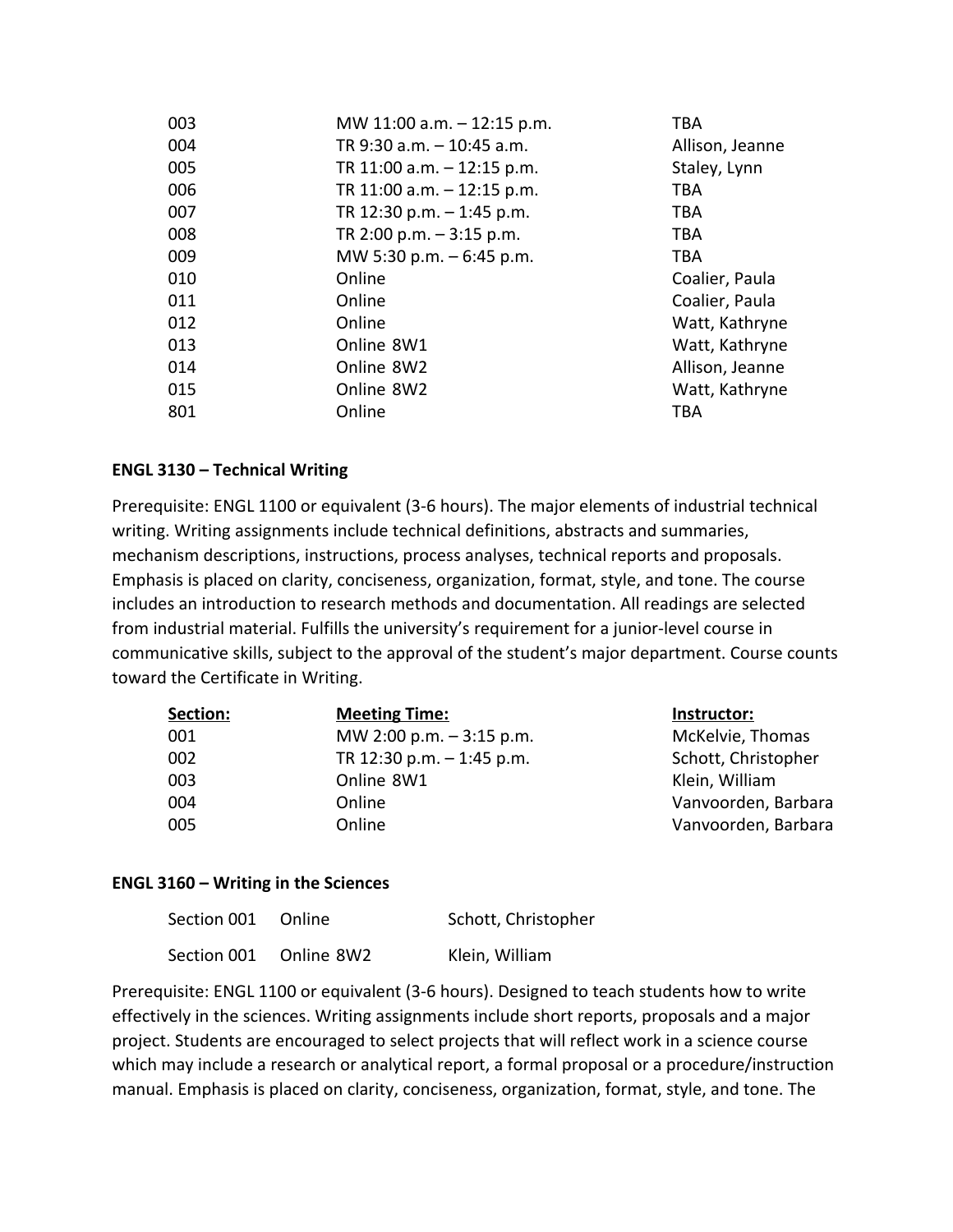course will include an introduction to research methods and documentation. Fulfills the university's requirement for a junior-level course in communicative skills, subject to the approval of the student's major department. Counts toward the Certificate in Writing.

## **ENGL 3350 – Slouching Toward Chaos: The Early 20th Century in British Literature**

Section 001 MW 2:00 p.m. – 3:15 p.m. Carroll, Joseph

Prerequisites: [ENGL 1100](http://bulletin.umsl.edu/search/?P=ENGL%201100) or equivalent. Students read poetry, drama, and fiction by major writers of the Modernist era of British literature. This course meets the requirement for one 3000 level course in British literature.

## **ENGL 3510 – World Literature Before 1650**

Section 001 MW 11:00 a.m. – 12:15 p.m. Kimbrell, Matthew

Prerequisite: ENGL 1100. This course surveys World Literature from the earliest times to 1650. Students will examine diverse literary works in a variety of genres and voices. The course will include literary works from diverse traditions throughout the world, excluding literature from the United States and England.

## **ENGL 3720 – American Literature After 1865**

Section 001 TR 11:00 a.m. – 12:15 p.m. Wall, Drucilla

Prerequisites: [ENGL 1100](http://bulletin.umsl.edu/search/?P=ENGL%201100) or equivalent. This course examines dramatic upheavals in society that have engendered continuous innovation in American literature since 1865. It will look closely at a variety of individual authors motivated by these artistic, cultural, political, and psychological disturbances; we will also pay close attention to specific literary movements, from Naturalism to Transrealism, energized by these societal changes. This course fulfills the American Literature requirement for the major.

## **ENGL 4030 – Contemporary Critical Theory**

Section 001 MW 2:00 p.m.  $-3:15$  p.m. Kimbrell, Matthew

This course is to acquaint students with a range of critical methodologies that have gained currency since the 1960's; topics may include formalist, structuralist, post-structuralist, Marxist, reader-response, psychoanalytic, feminist, cognitive, and evolutionary approaches to literature and culture.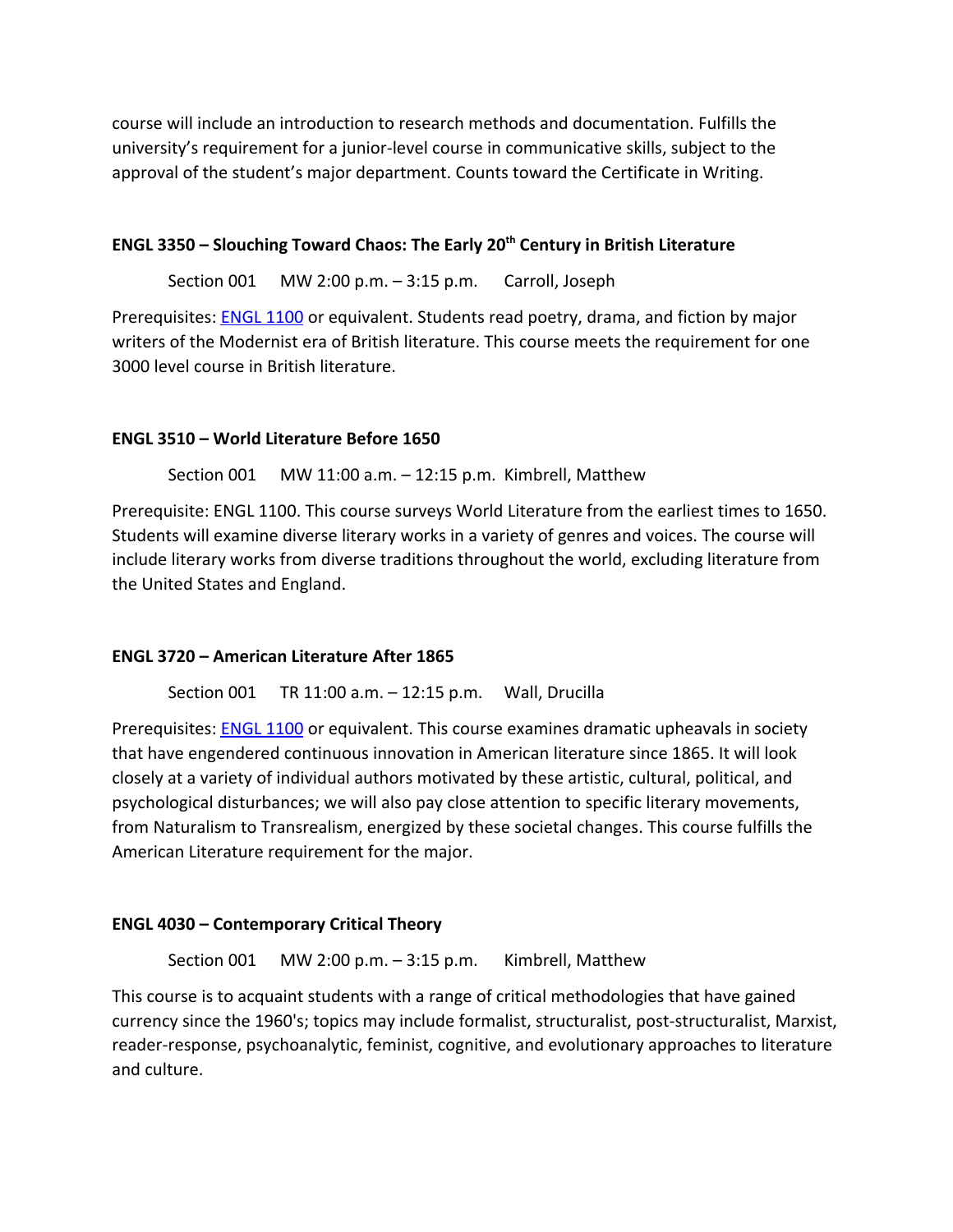#### **ENGL 4260 – Chaucer**

## Section 001 MW 11:00 a.m. – 12:15 p.m. Grady, Francis

Three hundred years after Chaucer's death, John Dryden called him "the father of English poetry"; now, three hundred years after that, his work is more closely and widely studied than ever before. His best-known poem, *The Canterbury Tales*, is justly celebrated for its richness and variety, both literary--the *Tales* include *fabliaux*, romances, sermons, hagiographies, fantasies, satires, treatises, fables and *exempla*--and thematic, with its explorations of courtly love and scatology, piety and impiety, chivalry and pacifism, fidelity and adultery. At the same time, *The Canterbury Tales* has also routinely been the target of censorship--it happened as recently as 1995 in [Eureka, Illinois.](http://www.umsl.edu/~gradyf/chaucer/eureka3.jpg)

This semester we'll study those *Tales* in as much depth as we can manage, to try to figure out what might make them so compelling, or, alternately, so disturbing. We'll also explore the ways in which Chaucer's work has proven amenable—or susceptible—to contemporary critical approaches attentive to issues of gender, class, and language. Finally, we'll also explore some aspects of *medievalism*, that is, the ways in which "the middle ages" are received, represented, and put to use in modern culture, politics, literature and film.

All Chaucer reading will be in Middle English; previous experience with the language will be an asset, but is not required --- plenty of experience will be provided.

## **ENGL 4380 – Shakespeare: Comedies & Histories**

Section 001 TR 2:00 p.m. - 3:15 p.m. Schreyer, Kurt

Prerequisites: Junior standing or consent of instructor. This course explores Shakespeare's comedies and histories, with particular attention to their genre as well as their relation to the cultural issues of Shakespeare's time, above all the place of women and the importance of marriage and male friendship. Students will learn how Shakespeare's plays explore the rights of citizens and perhaps challenge accepted notions of political power. Students will also uncover Shakespeare's debt to ancient and contemporary forms of comedy as well as his innovative contributions to that dramatic form. The sonnets as well as modern film adaptations may also be brought into the discussion of these questions.

## **ENGL 4850 – Topics in the Teaching of Writing**

Section 001 MW 12:30 p.m. – 1:45 p.m. Duffey, Suellynn

Our first (and most obvious) way to investigate place matters will be to look at deep and rich studies of actual geographical places and the literacies and literatures related to them, for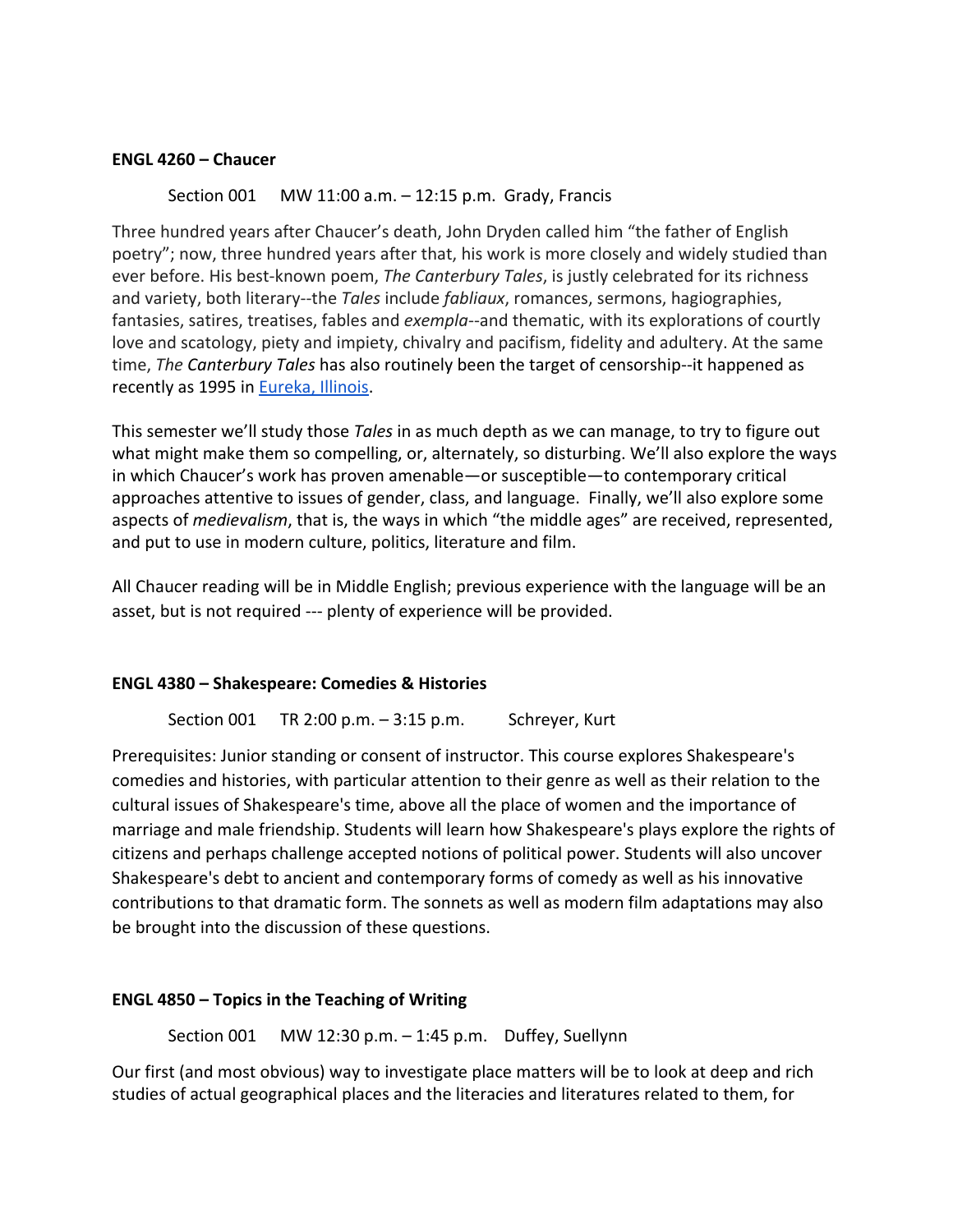example, Prairie Reunion, a memoir by Barbara J. Scott, a fascinating novel called Gloryland that takes a Buffalo Soldier through the mountain West (written by national park ranger Shelton Johnson), and novelist David Treuer's Rez Life: An Indian's Journey through Reservation Life.

We'll also try to define what shapes humans' sense of place, something that can include the geographical, the socio-cultural, the local, and the historical. For example, I consider a cabin my family has owned all my life as an archive to be investigated, one that holds ghosts of my long-gone family members as well as traces of the histories that have shaped the land it sits on -- indigenous encounter with settler colonials, global fur trade, the lumber and tourism industries, and their attendant economies. Investigating this cabin's semiosis is part of a book I'm writing that we'll read for the course.

We'll investigate where inquiries about place can lead us and the methods they invite us to use. Writing assignments for the course will include regular informal pieces and a longer project; readings will include articles and (selections from) books like those above and the following:

Staying Put: Making a Home in a Restless World, Scott Russell Sanders Breaking Clean, Judy Blunt A Sense of Place: American Regional Cultures, Barbara Allen &; Thomas J. Schlereth, eds Rural Literacies, Kim Donehower, Charlotte Hogg, & amp; Eileen E. Schell This Fine Place So Far from Home: Voices of Academics from the Working Class, C.L. Barney Dews &; Carolyn Leste Law, eds. Beyond the Archives: Research as a Lived Process, Gesa Kirsch, ed. Space and Place: The Perspective of Experience, Yi-Fu Tuan

#### **ENGL 4860 – Editing and Production**

Section 001 MW 5:30 p.m. – 6:45 p.m. Keckritz, Gina

Prerequisites: **[ENGL 3100](http://bulletin.umsl.edu/search/?P=ENGL%203100)** or equivalent; **ENGL 2810** or **[ENGL 4810](http://bulletin.umsl.edu/search/?P=ENGL%204810)**. This course provides students an opportunity to perform professional-level copyediting and proofreading, navigate several industry-standard publishing style manuals, understand the basic stages of the book production process and editorial roles at various stages during that process, and recognize and question trends in the practice and execution (media, format) of copyediting. This course counts toward the Professional, Creative, and Technical Writing Certificates.

#### **ENGL 4895 – Editing "Litmag"**

Section 001 TR 12:30 p.m. – 1:45 p.m. Watt, Kathryne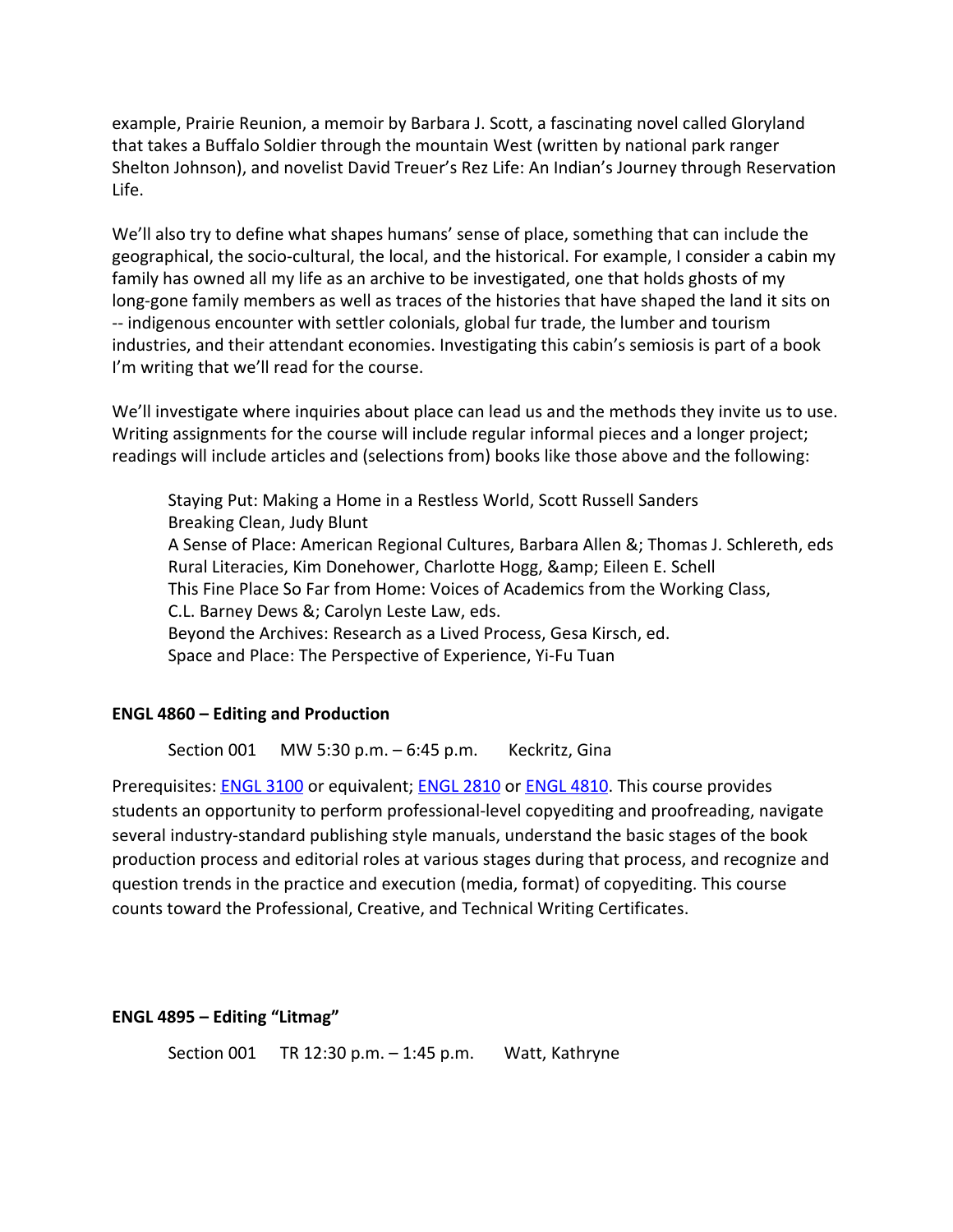The primary goal of this course is to produce a quality undergraduate literary magazine of creative work drawn from across the UMSL student body. Students enrolled in this class take on the role of editors for the annual spring publication, learning to implement best practices concerning literary editing and publishing. Throughout the semester, you will solicit and review submissions, discuss your assessments, and select contents for Litmag 2019. You will explore current thinking on poetry, creative nonfiction, short fiction, and visual artistry with the goal of refining your own literary tastes and developing your editorial judgment. You will develop skills in public relations and professional correspondence, editorial tact and confidentiality, desktop publishing (producing with Adobe Photoshop and In Design), copy editing, event planning, and publicity.

# **ENGL 4925 – The Short Story in World Literature \*\*\*JANUARY INTERSESSION COURSE\*\*\***

Section 001 MTWRF 9:30 a.m. - 12:30 p.m. Carroll, Joseph

Students will read a wide variety of short fiction, from very brief pieces to novellas, including stories from all over the world and from several different centuries either in translation or in the original English. The course will also cover short theoretical works on narrative and critical commentaries on some of the fiction.

# **ENGL 4950 – Specials Topics in Literature: Opera Literature**

Section 001 TR 11:00 a.m. – 12:15 p.m. Torbert, Benjamin

This course surveys major works of the operatic stage, their literary origins and performance history. A musically, dramatically, and linguistically diverse art form, opera unites multiple humanistic modes and genres, including song, orchestral music, staged drama and verse, and the folklore and literature of source materials. As such, opera achieves artistic aims unavailable to many other art forms. The stories vary by setting, but romance/sex and generalized mayhem predominate. The course requires no previous knowledge of the art form (at all); however, students of voice and classical music are particularly encouraged to enroll.

Rather than taking a chronological/period approach, we will move topically—e.g., women's agency in opera, race/ethnicity in opera, sexuality in opera, adaptations of Shakespeare, current issues in the world of opera—but we will cover works composed from the eighteenth century to the present day. The syllabus will be principally concerned with one opera per week, about fourteen, selected to represent linguistically and musically diverse works, librettists and composers. Field trips to Winter Opera Saint Louis are planned for Donizetti's *The Daughter of the Regiment* (January) and *The Girl of the Golden West* (March; the instructor's very favorite). Guest talks are scheduled with mezzo-soprano Melody Wilson, Metropolitan Opera color commentator William Berger, and Shax specialist Kurt Schreyer.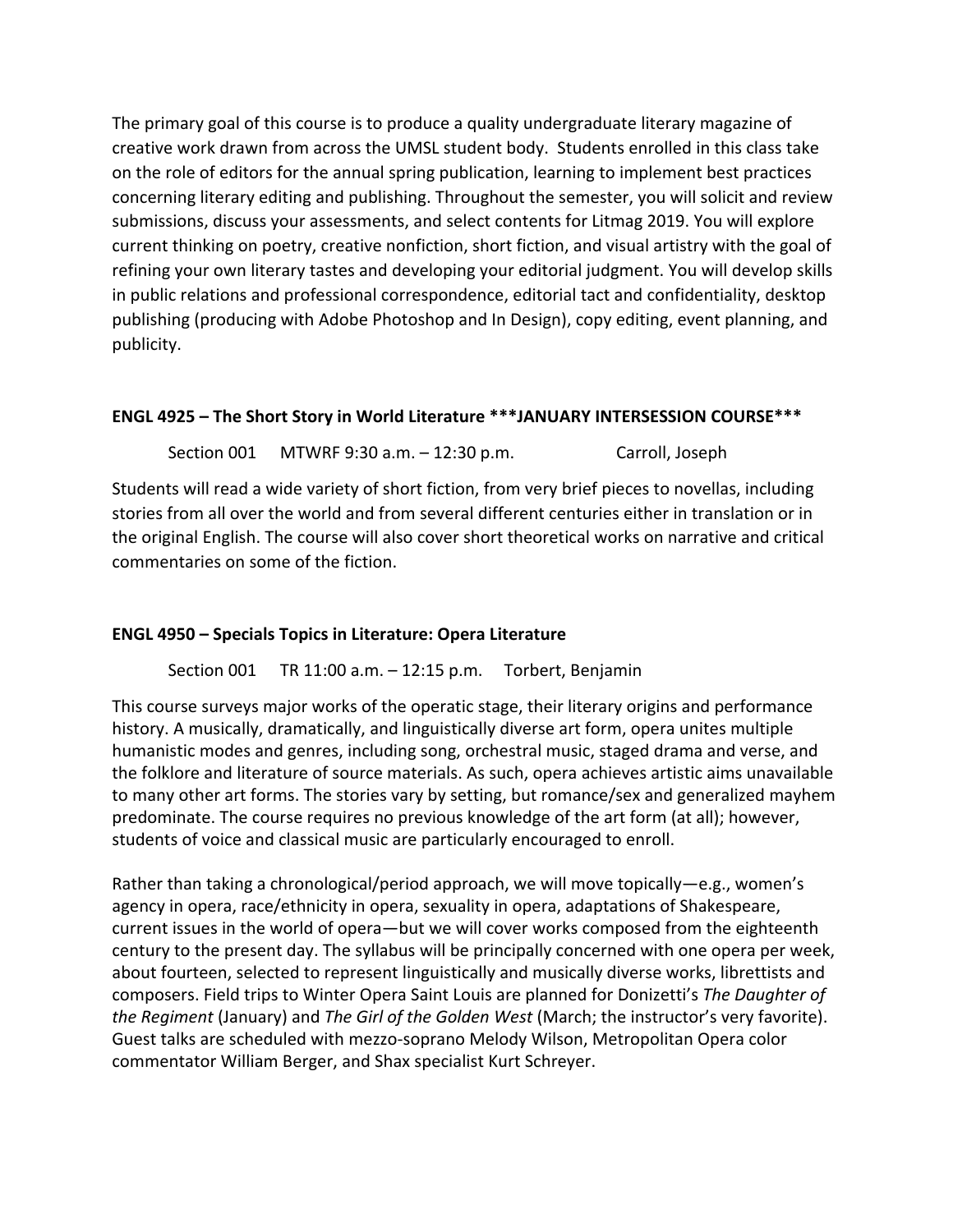All works with be presented subtitled in English, whether performed in Italian, French, German, Russian, Czech, Sanskrit, or English. (And yes, both *What's Opera Doc?* and *The Rabbit of Seville* will appear). Workload for students will include participation in class discussion, light readings, viewing/listening to the operas on the syllabus, weekly journal responses, and a seminar paper.

# **ENGL 4950 – Specials Topics in Literature: Conflict in Northern Ireland 1968-1998: Literature & Film**

Section 002 TR 12:30 p.m. – 1:45 p.m. Wall, Eamonn

An introduction to the literary works and films spawned by the Northern Irish Troubles from 1968 to the Peace Agreement of 1998 and beyond. We will explore the works of such writers as Anna Burns, Seamus Heaney, Michael MacLaverty, and others as well other works that explore the historical background to the conflict. Films will include *Cal*, *In the Name of the Father*, *Bloody Sunday*, *Derry Girls*, and others.

## **ENGL 5000 – Intro Graduate Study English**

Section 001 W 6:55 p.m. – 9:25 p.m. Carroll, Joseph

A course designed to prepare students for the professional study of English. The course will both familiarize students with basic bibliographic tools and scholarly methods and introduce them to issues that are of current critical interest to those engaged in the advanced study of literature. These issues include gender, textuality, reader-response, multiculturalism, feminism, psychoanalysis, cultural studies, literary history and the relationship of literature to philosophy, history, and science. Must be taken within the first twelve hours of graduate study.

## **ENGL 5100 – Graduate Workshop in Poetry**

Section 001 W 6:55 p.m. - 9:25 p.m. TBA

Prerequisites: Open to students in the creative writing program and to others with permission of instructor. Consists of a writing workshop in which the poetry written by the students enrolled in the course is discussed and analyzed by the instructor and members of the class. Students taking this course will be expected to write original poetry throughout the course. May be repeated for maximum graduate credit of fifteen (15) hours.

#### **ENGL 5110 – Graduate Workshop in Fiction**

Section 001 R 6:55 p.m. – 9:25 p.m. Dalton, John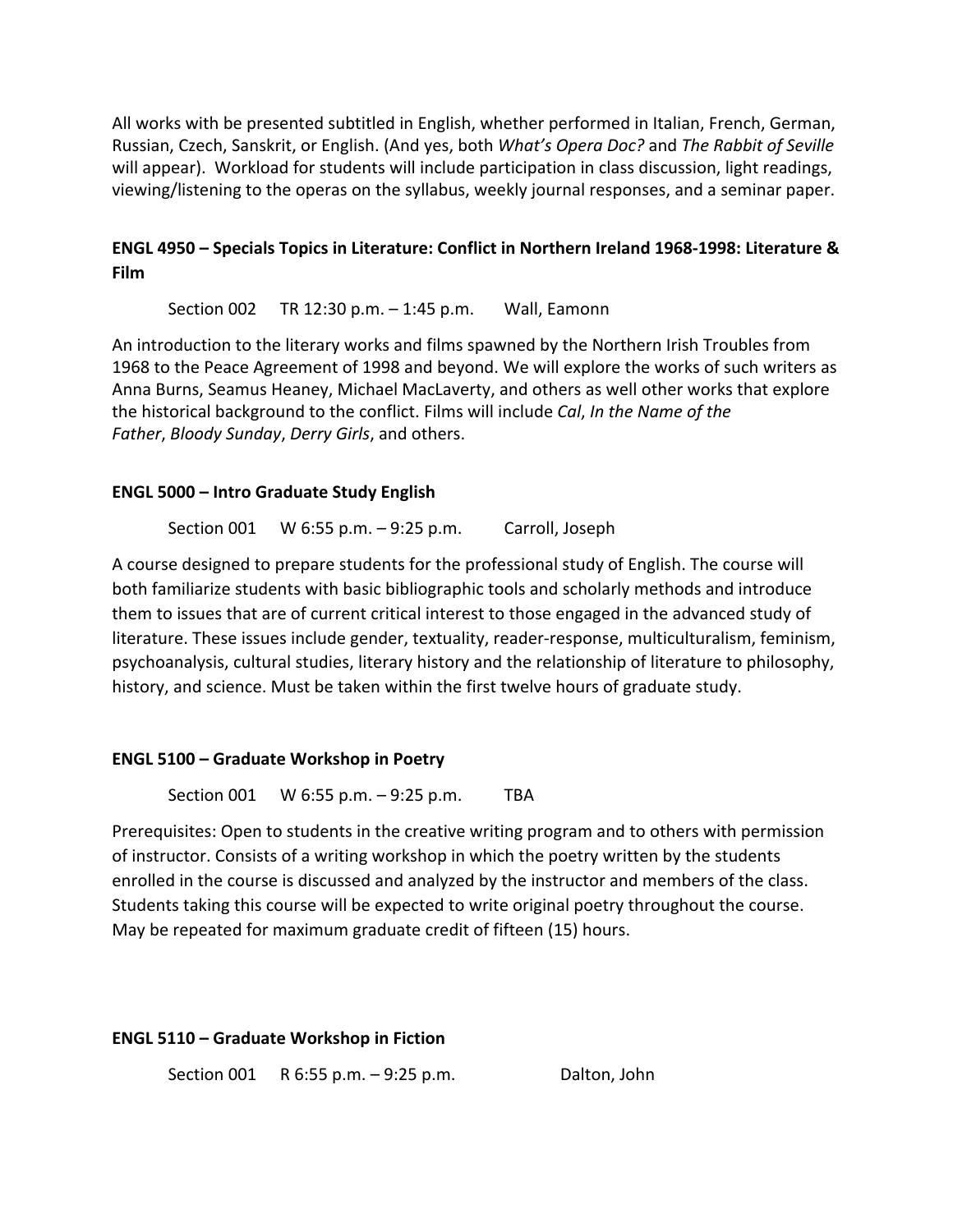Twice during this semester-long workshop a MFA student presents a short story or novel chapter to the class and instructor. The following week the class convenes for a workshop discussion that is lively, perceptive, and thorough. The instructor and class offer detailed written feedback on clarity, tone, point of view and other technical matters. The primary goal of each workshop is to make the student-writer aware of the story's most notable accomplishments, its thematic focus, and the elements within the story that are not yet working or need careful adjustment. Graduate Workshop in Fiction requires that students generate new writing over the course of the semester. Each student must also carefully read, consider, edit and respond to all the manuscripts that are presented for workshop.

## **ENGL 5180 – Form & Theory of Poetry**

Section 001 T 6:55 p.m. - 9:30 p.m. Seely, Shane

Prerequisites: Open to students in the MFA Program and other graduate students with consent of instructor. This course explores various aspects of traditional and contemporary poetry. The student will gain an understanding of formal poetry-rhyme and meter-as well as of traditional types of poetry, for example, the lyric and the narrative. Throughout the course, an emphasis will be maintained on free verse and a greater understanding of its practice. Students will read selectively in the poetry, theory, and critical approaches of various periods, for example, the romantic and the modern, and within various movements, such as the symbolist or confessional.

#### **ENGL 5190 – Literary Journal Editing**

Section 001 M 6:55 p.m. – 9:25 p.m. Peterson, Scott

Prerequisites: Open to students in the MFA program who have had at least two graduate writing workshops and to others with consent of the instructor. In this course students serve as the first readers of all submissions to the university's literary magazine, Natural Bridge. Students will read and evaluate poems, short stories, and essays and recommend a body of work to the editorial board of the magazine. The editorial board will then consider the class consensus in its final selection of material for publication. In addition to this primary task of editorial selection, students will also be involved in the productions of an issue of the magazine. May be repeated for maximum graduate credit of nine hours.

#### **ENGL 5300 – Renaissance Literature**

Section 001 T 6:55 p.m. - 9:35 p.m. Schreyer, Kurt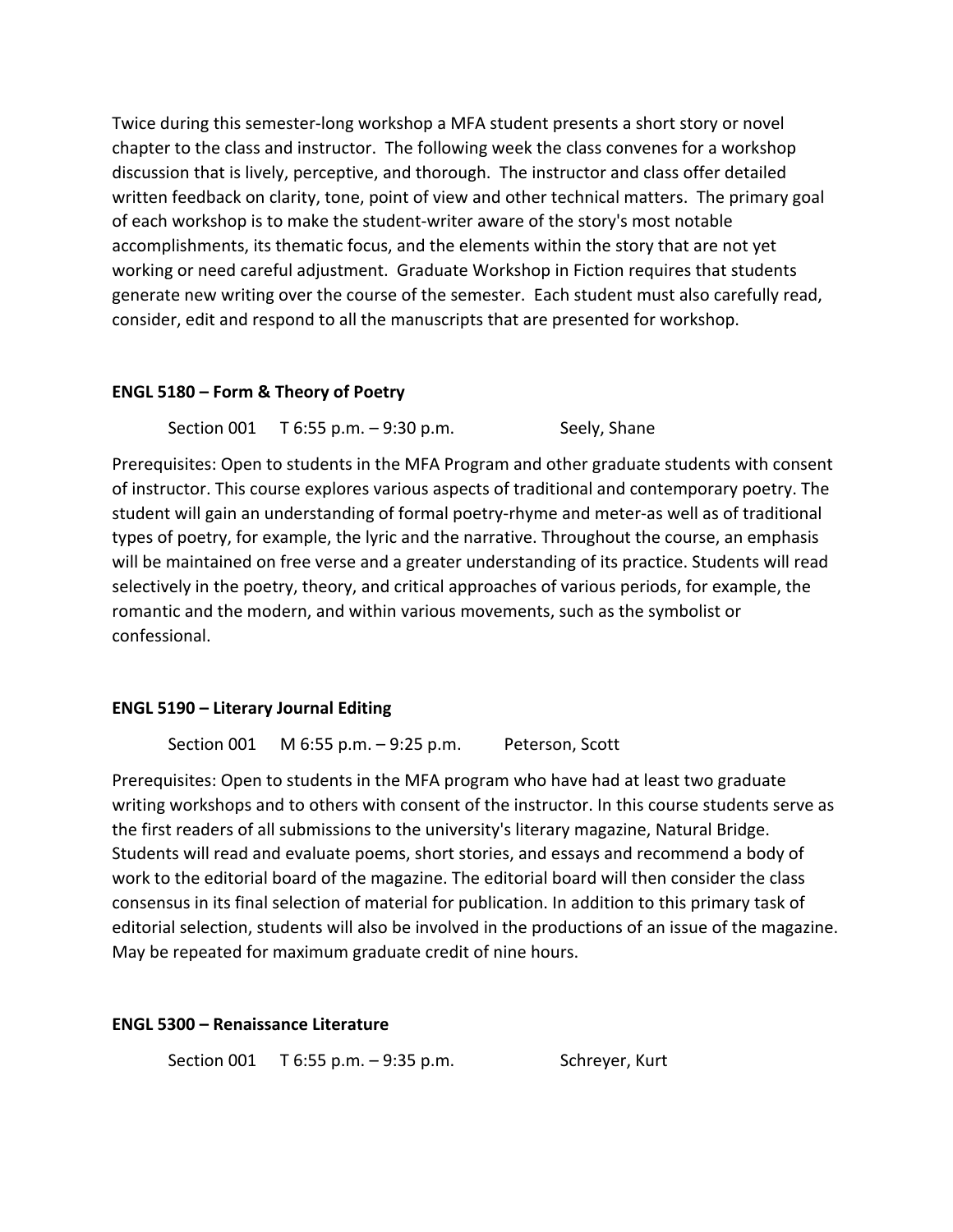What is laughter? What is power? Is there a link between comedy and power? These questions will guide our study of Shakespeare's Comedies and Histories. We will draw upon the works of Freud and others who have asked the question, "Why do human beings laugh?" And as we follow Shakespeare's explorations into the nature of political, cultural, and social forms of power, we'll bring the writings of Machiavelli and Hobbes to bear on the plays. Most importantly, this course aims to enrich our understanding of how the early modern London playhouses operated. We'll learn, for example, how a playwright's manuscript become a working theater script and, later, a printed play as well as how actors received and prepared for their roles. Students who enroll in this course will themselves get to choose the plays we read!

# **ENGL 5840 – Theories of Writing**

Section 001 M 4:00 p.m. – 6:30 p.m. Duffey, Suellynn

When I arrived at UMSL, I inherited this course, and its title left me awash in uncertainty. Theories of Writing could include anything from classical and other rhetoric's (scary terms) to how writing teachers conceptualize their work. (A ton of stuff lies within that range.) So what should I do?

I cobbled together what I knew best and what interested me most—the troubled concept of voice in Writing Studies, how both silence and listening have rhetorical and pedagogical power(s), writing and its functions in healing, and alternative discourses within the academy that challenge its traditional discourses. To that array, I'm now adding an area that I'm just learning about. It's called indigenous rhetoric (that word again!), but what I'm learning are the principles of decision-making in indigenous cultures (oral, storytelling) that work very differently from principles of persuasion we learn and teach in school, shaped as these are by settler colonial and European ways of making meaning with language. Join me in these explorations in January!

What we'll do then is work through the topics above (and a few more) and consider a number of theoretical frameworks used to conceptualize writing itself, writing instruction, writing course goals, and societal impulses toward writing. Your written work will include informal writing/position papers, an after-class summary, and a few other things (to be decided), like an analysis of your academic discourse and a reflective portfolio.

# **ENGL 5850 – Studies in Composition**

Section 001 W 4:00 p.m. – 6:30 p.m. Obermark, Lauren

As you may feel each time you stare at a blank document on your computer, flip to a new page in your notebook, or attempt to compose a video or audio narrative, *what and how we write is intimately tied to who we are.* This network between composition and identity serves as the central premise of "Composing Ourselves."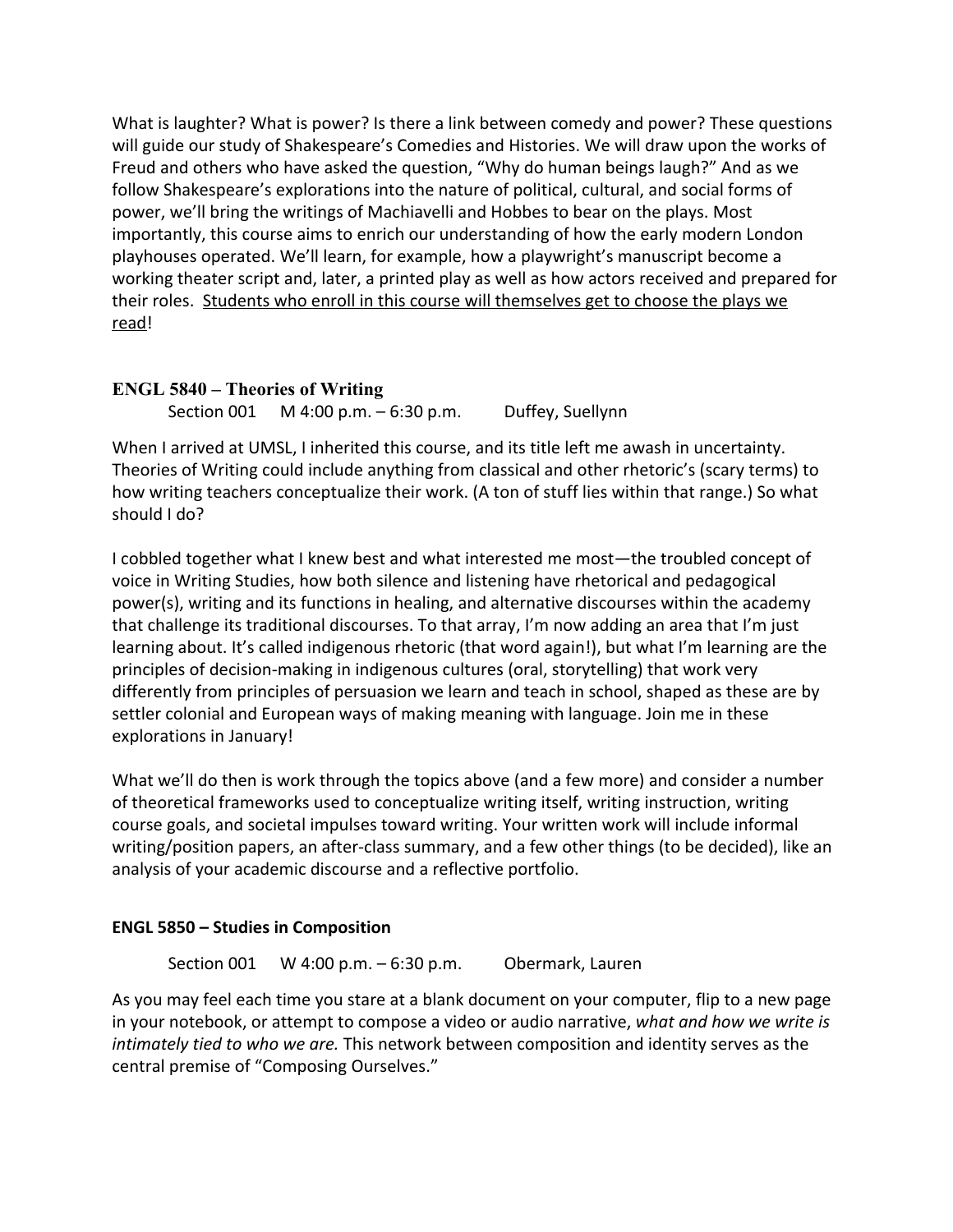This course offers a broad introduction to various theories and practices of Rhetoric and Composition, a robust and diverse field within English Studies that focuses on practices, processes, and pedagogies of writing. Intersecting theoretical perspectives covered in the course will include: gender studies and feminism; critical race studies and anti-racism; disability studies, access, and disability justice; community engagement and service learning; decolonialism and indigenous rhetoric's; multilingualism; and digital media studies.

Our ultimate goal is to collectively and critically explore writing and writing instruction, developing a sense of why teaching writing is a complicated task with high stakes. We will gain insight into how we can teach writing in evidence-based and thoughtful ways that account for the multiple identities composing ourselves and our students. You will leave the class with a firm grounding in research in the field, theories of writing, and how to apply this work in your present or future classroom.

Assignments can take many forms; you select what best aligns with your needs and interests, including (but not limited to): academic essays, creative writing, multimodal experimentation, or the creation/revision of classroom materials like syllabuses or unit plans.

# **ENGL 5920 – Studies in Fiction \*\*\*JANUARY INTERSESSION COURSE\*\*\*** Section 001 MTWRF 9:30 a.m. - 12:30 p.m. Carroll, Joseph

Study of a few selected British and American novelists and short story writers.

# **ENGL 5950 – Seminar in Special Topic**: **Queer Futures? The Performativity of Black Death**

Section 001 T 4:00 p.m. – 6:30 p.m. Welch, Kimberly

In *In the Wake: On Blackness and Being*, Christina Sharpe explores "current quotidian disasters in order to ask what, if anything, survives this insistent Black exclusion, this ontological negation, and how do literature, performance, and visual culture observe and mediate this un/survival." "Queer Futures? The Performativity of Black Death" seeks to address Sharpe's provocative question. With an emphasis on queer and black feminist theory, this course will explore not only the structures creating, maintaining, and mandating Black Death, but also the latent potential present in ghostly places/spaces. In short, the course investigates what Black Death does. Scholars of interest include Sharon Patricia Holland, José Muñoz, and Sara Ahmed, among others. Largely a performance studies course, "Queer Futures" will use theory to interrogate mediatized depictions of Black Death as well the queer futures Black Death enables.

# **ENGL 5950 – Seminar in Special Topic**: **"***The Wire* **– After Ferguson"**

Section 002 T 4:00 p.m. – 6:30 p.m. Torbert, Benjamin